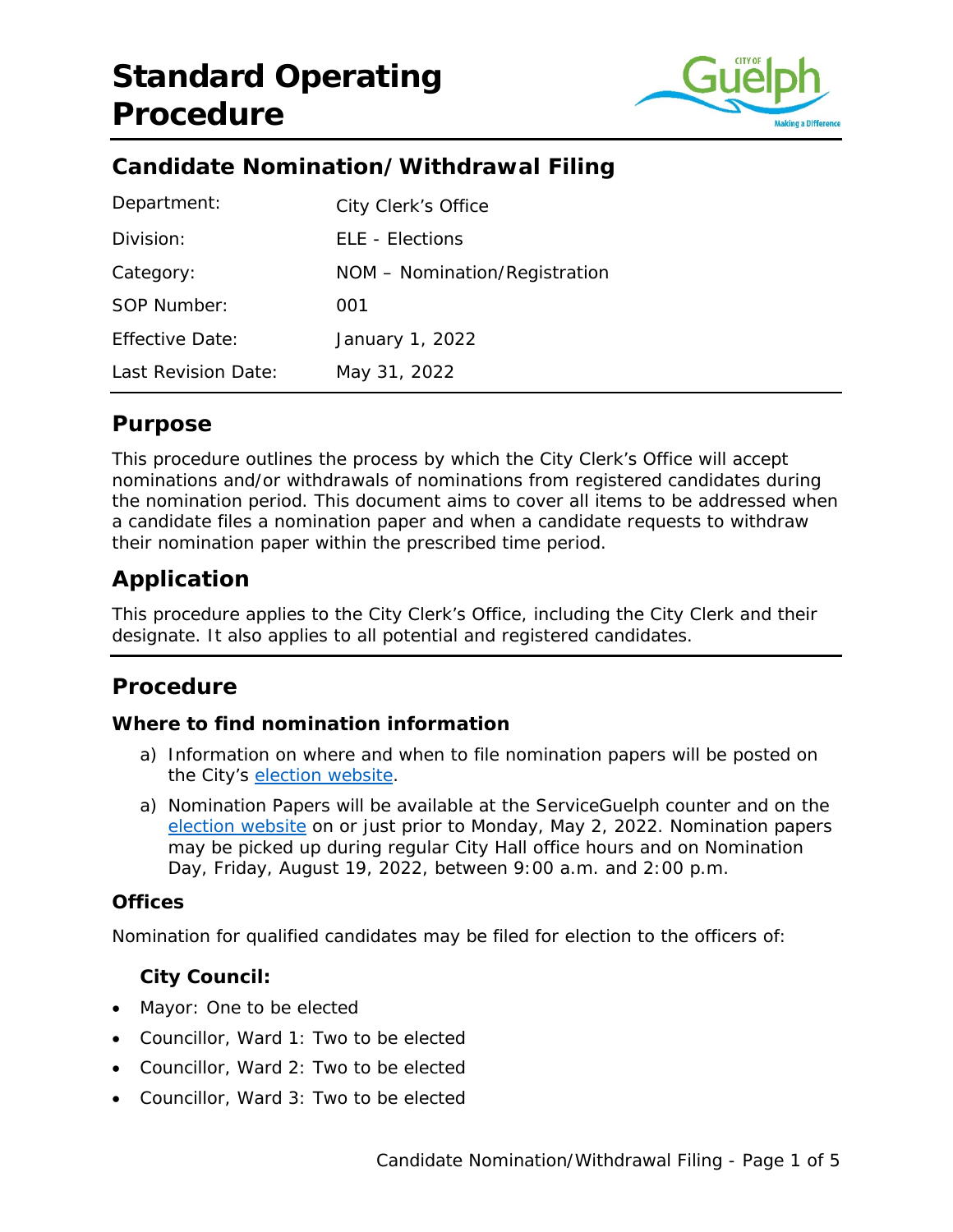- Councillor, Ward 4: Two to be elected
- Councillor, Ward 5: Two to be elected
- Councillor, Ward 6: Two to be elected

### **School Board Trustee:**

- **Upper Grand District School Board** (Wards 1, 5): Two to be elected by general vote of the English public school board electors.
- **Upper Grand District School Board** (Wards 2, 3, and 4): Two to be elected by general vote of the English public school electors.
- **Upper Grand District School Board** (Ward 6 and Puslinch): One to be elected by general vote of the English public school electors.
- **Wellington Catholic District School Board**: Four Trustees be elected by general vote of the English separate school electors.
- **Conseil Scolaire Viamonde** (French- Language Public School Board Trustee): One to be elected by general vote of French public school electors.
- **Conseil Scolaire Catholique MonAvenir** (French-Language Separate School Board Trustee): One to be elected by general vote of French separate school electors.

## **Eligibility for office**

a) Candidates registering must be eligible electors from the time of filing their nomination papers through to voting day and, if successful, must maintain their eligibility throughout their term of office.

#### **Hybrid nomination approach**

- a) A hybrid filing process will be available on request to provide candidates with options that limit in-person contact based on preference and respecting potential changes in public health requirements related to the COVID-19 pandemic during the nomination period.
- b) The candidate nomination package and all associated forms will be available and can be downloaded on the election website, [guelph.ca/vote.](https://vote.guelph.ca/) With the exception of signatures, candidates may fill out the forms prior to filing inperson.
- c) Prior to filing in-person, Candidates may clarify questions over email, phone call or video call with City Clerk's Office staff.

#### **Booking an appointment**

- a) Candidates shall book an appointment to file their nomination with the City Clerk's Office to ensure someone is available.
- b) Appointments can be made by emailing quelphyotes@guelph.ca, or by calling 519-837-5625.
- c) An appointment will be scheduled with the City Clerk or a Deputy City Clerk.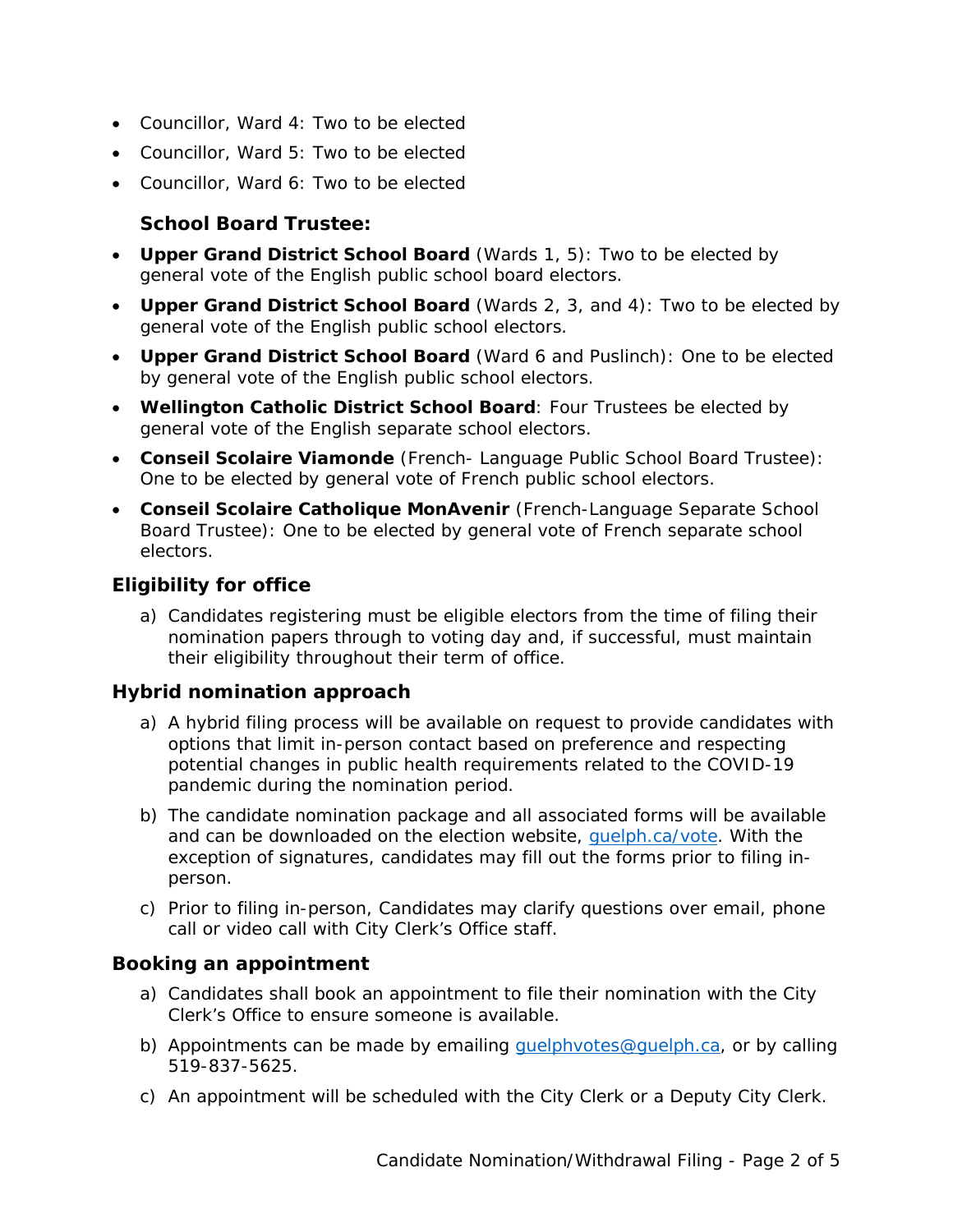d) Candidates who drop in may be accommodated if someone is available, however, this is not guaranteed and an appointment may need to be booked for a later date.

#### **Procedure to file nomination papers**

- a) Nominations must be on prescribed forms and filed with the City Clerk or designated election official.
- b) Nominations will be filed in-person by the candidate or through an agent during regular office hours from Monday, May 2, 2022 to Thursday, August 18, 2022 and on Nomination Day, Friday, August 19, 2022, between 9:00 a.m. and 2:00 p.m.
- c) All persons filing a nomination for office, withdrawing a nomination, or changing qualifying information on their nomination paper must present current original identification as prescribed by [Ontario Regulation 304/13 –](https://www.ontario.ca/laws/regulation/130304) [Voter Identification](https://www.ontario.ca/laws/regulation/130304) that verifies their name and qualifying address. Identification will be visually verified and will not be collected or retained by the City Clerk's Office.
- d) In the case where an agent is acting on behalf of a candidate filing a nomination, the agent must provide a letter from the candidate authorizing the agent to file. An agent must also provide their own original identification as well as an original piece of identification belonging to the candidate.
- e) The City Clerk may verify authorization letters provided by an agent filing on behalf of a candidate.
- f) Candidates must provide a minimum of 25 endorsements. Endorsers must be an eligible elector the day the endorsement is made and may endorse more than one nomination. Candidates for school board trustee do not have to submit endorsement signatures.
- g) Candidates and/or agents must sign the Declaration of Qualification (COG17 or COG18) form in the presence of the City Clerk or designated election official.
- h) Provide payment of the prescribed nomination filing fee. Fees are \$200 for Head of Council and \$100 for all other offices. Filing fees may be paid in cash, debit card, credit card, certified cheque or money order payable to the City of Guelph. Payment must be made in-person at ServiceGuelph.
- i) If a person is present in Guelph City Hall on Nomination Day at 2:00 p.m. and has not yet filed a nomination, they may file the nomination as soon as possible after 2:00 p.m. Any potential candidate arriving in City Hall after 2:00 p.m. on Nomination Day will not be permitted to file a nomination paper. The device used to determine the official time will be at the discretion of the City Clerk.

#### **Municipal Freedom of Information and Protection of Privacy Act**

a) Upon filing, nomination papers become part of the public record and shall be disclosed to members of the public upon request.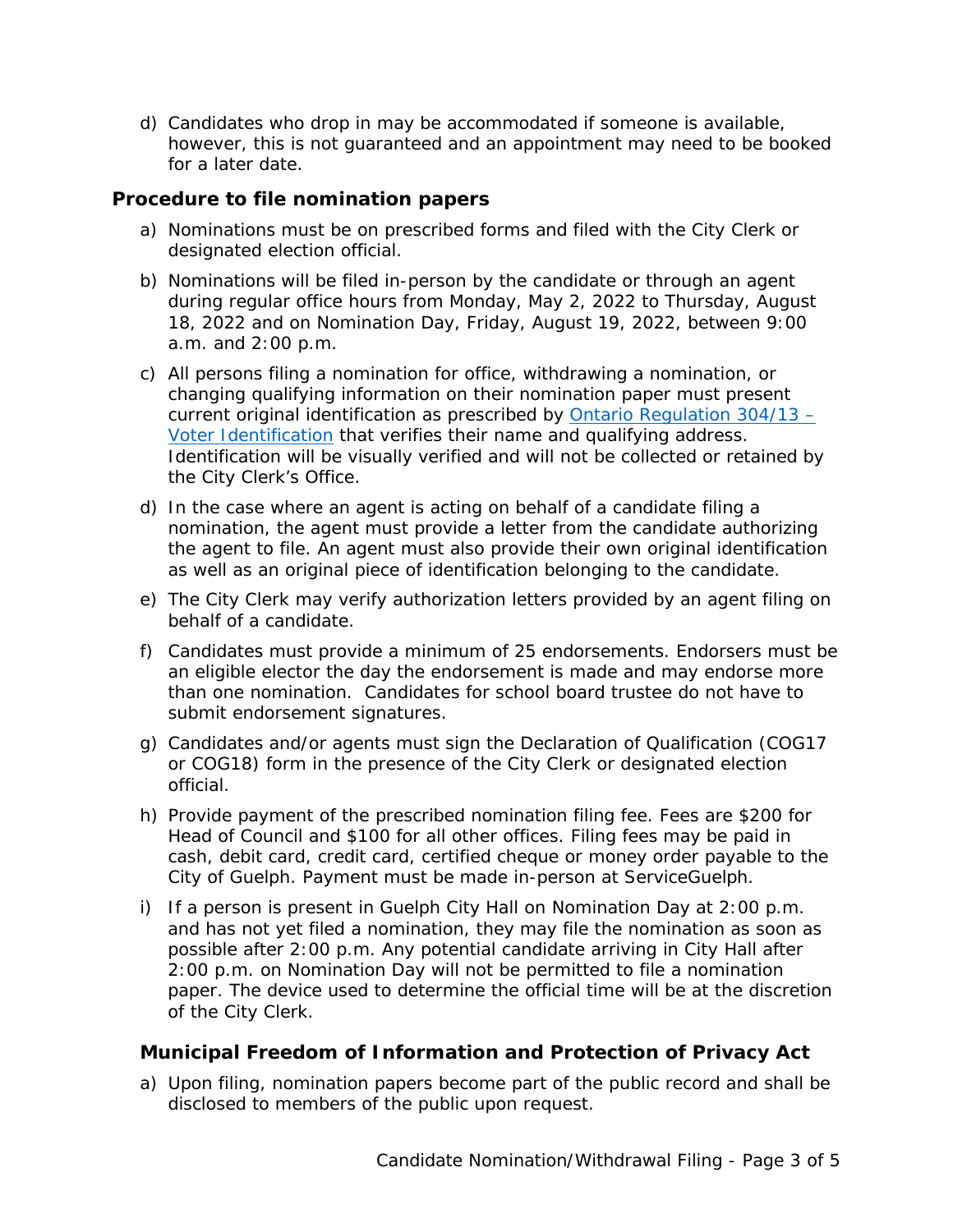- b) Candidates are asked to sign the Notice and Declaration of Collection of Personal Information (COG-14) to ensure the public nature of this information is clear. Should a candidate refuse to sign this form, this information cannot be withheld as it is considered public under the Act in accordance with section 88 (5).
- c) Candidate information will be posted to the [election website](http://www.guelph.ca/vote) as they are received by the City Clerk's Office. All nominations will be examined for certification or rejection after the close of the nomination period in accordance with the Act.

#### **Withdrawing a nomination**

- a) If a candidate wishes to withdraw their Nomination, they must submit the EL19 Withdrawal of Nomination form to the City Clerk before the close of the nomination period at 2:00 PM on Friday, August 19, 2022.
- b) An agent may file the withdrawal form on behalf of a candidate. If an agent is filing the EL19, the candidate must provide the agent with a letter stating the agent has the authority to file a withdrawal on their behalf.
- c) The candidate or agent who is submitting the withdrawal must produce original identification for themselves and the candidate they are representing.
- d) The online list of nominations will be updated by indicating "withdrawn" next to the candidate's name.

#### **Certification of nomination papers**

- a) The City Clerk will review each nomination paper received to confirm the nomination complies with the Act by 4:00 p.m. on Monday, August 22, 2022.
- b) Once satisfied, the City Clerk shall complete the "Certification of Clerk or Designate" section on the Nomination Paper.
- c) If not satisfied, the City Clerk shall reject the nomination. A telephone call or email shall be made to the nominee and to all candidates for the office informing them of the rejection. The City Clerk's decision to certify or reject a nomination is final. The final list of certified candidates will be available on the election website before Friday, August 26, 2022.

## **Definitions**

**"Act"** means [the Municipal Elections Act, 1996, S.O. c 32](https://www.ontario.ca/laws/statute/96m32%23BK103#top) as amended.

**"Agent"** means a person who has been authorized to act on another's behalf.

**"Candidate"** means a person who has been nominated under section 33 of the Elections Act.

**"City Clerk"** means the Clerk of the municipality, responsible for conducting election duties as outlined in the Elections Act.